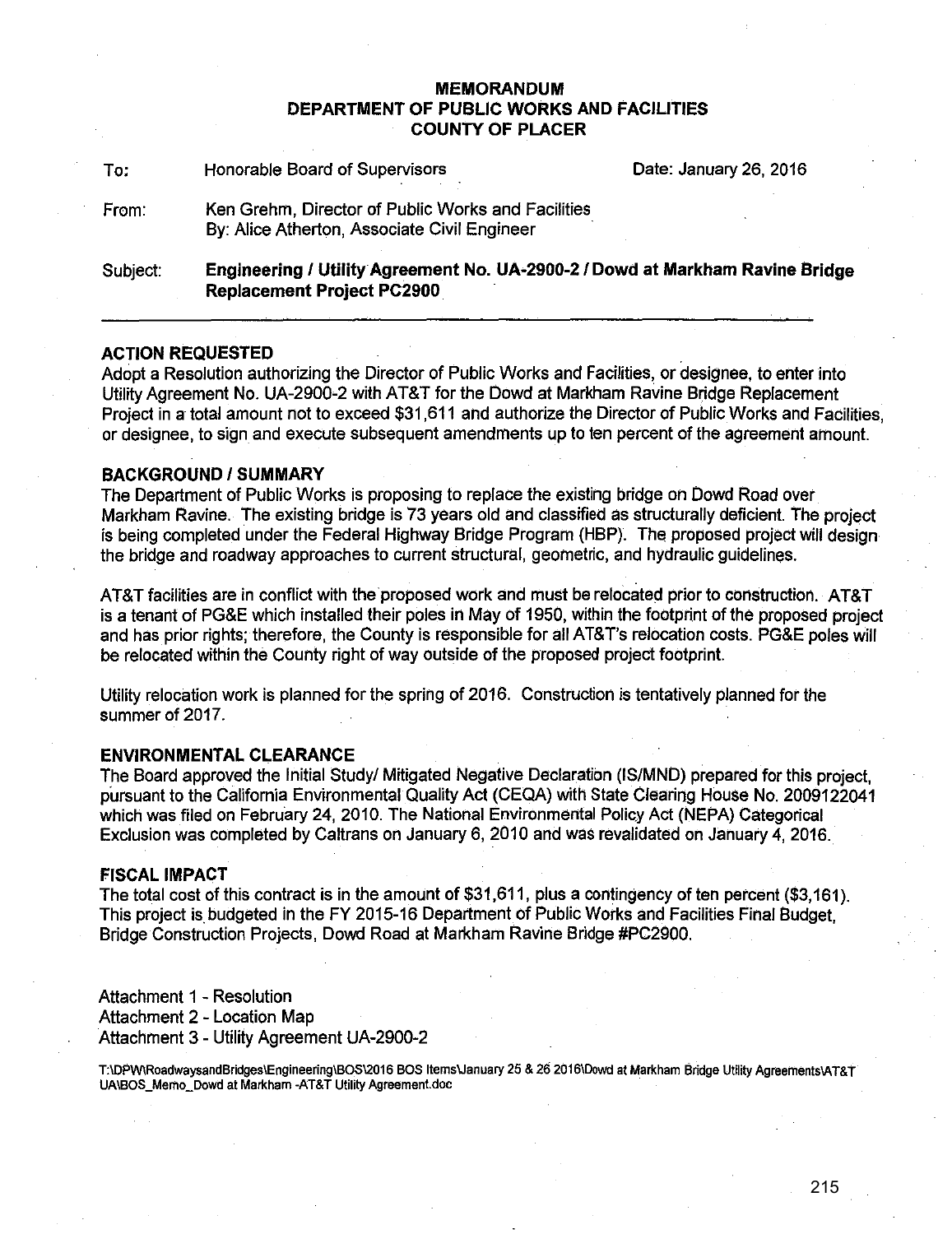# **Before the Board of Supervisors County of Placer, State of California**

In the matter of: A Resolution authorizing the Director of Public Works and Facilities, or designee to enter into Utility Agreement No. UA-2900-2 with AT&T, in an amount not to exceed \$31,611, and subsequent Amendments up to ten percent (\$3, 161), for utility relocation services for the Dowd Road at Markham Ravine Bridge Replacement Project. Resol. No: \_\_\_\_\_\_ \_ The following Resolution was duly passed by the Board of Supervisors of the County of Placer at a regular meeting held  $\Box$ vote on roll call: Ayes: Noes: Absent:

Signed and approved by me after its passage.

Chair, Board of Supervisors

Attest:

Clerk of said Board

NOW, THEREFORE, BE IT RESOLVED, by the Board of Supervisors of the County of Placer, State of California, that this Board authorizes the Director of Public Works and Facilities, or designee, to enter into Utility Agreement No. UA-2900-2 with AT&T for an amount not to exceed a total of \$31,611, and for subsequent Amendments up to ten percent (\$3, 161), for relocation of utilities in conflict with the construction of the Dowd Road at Markham Ravine Bridge Replacement Project.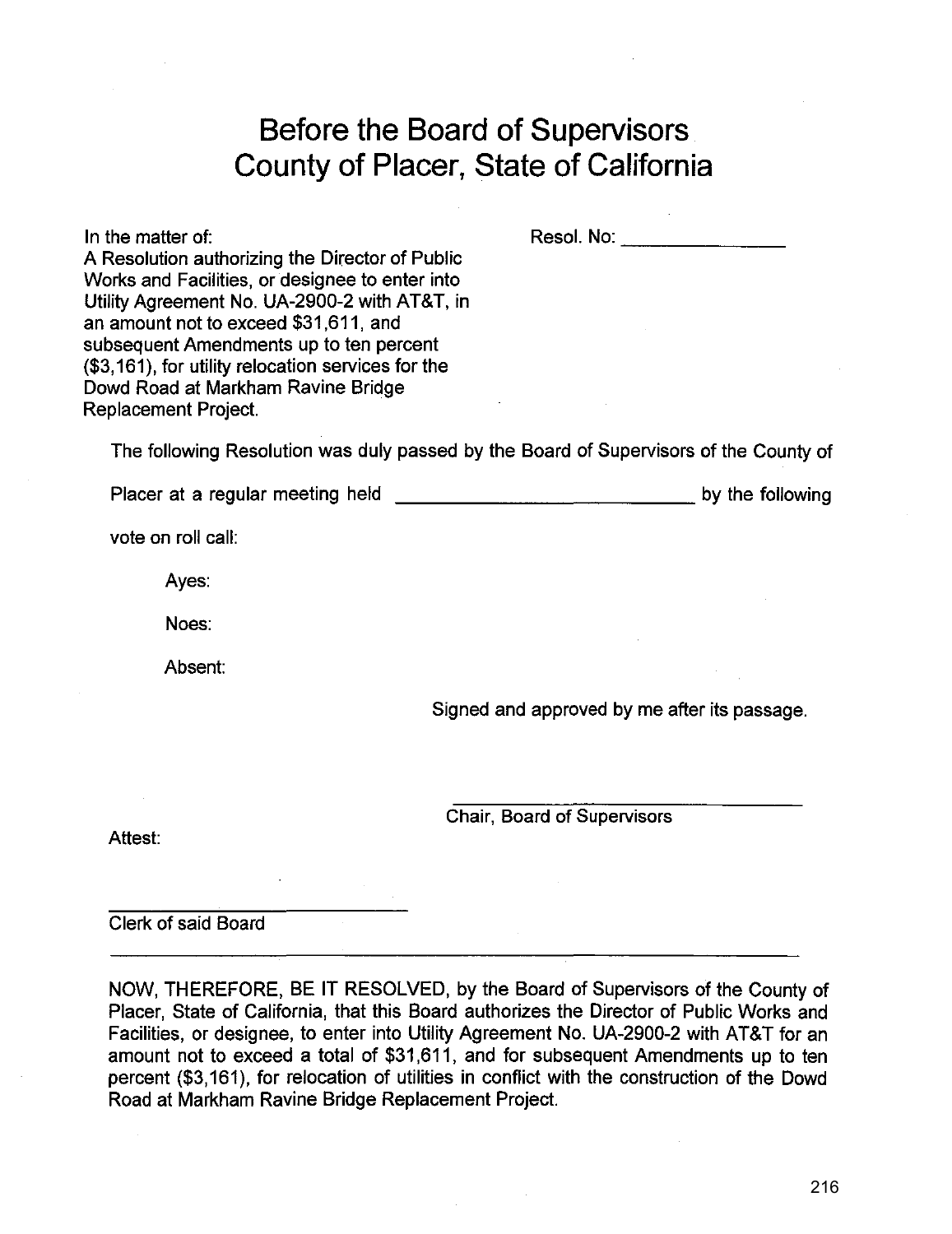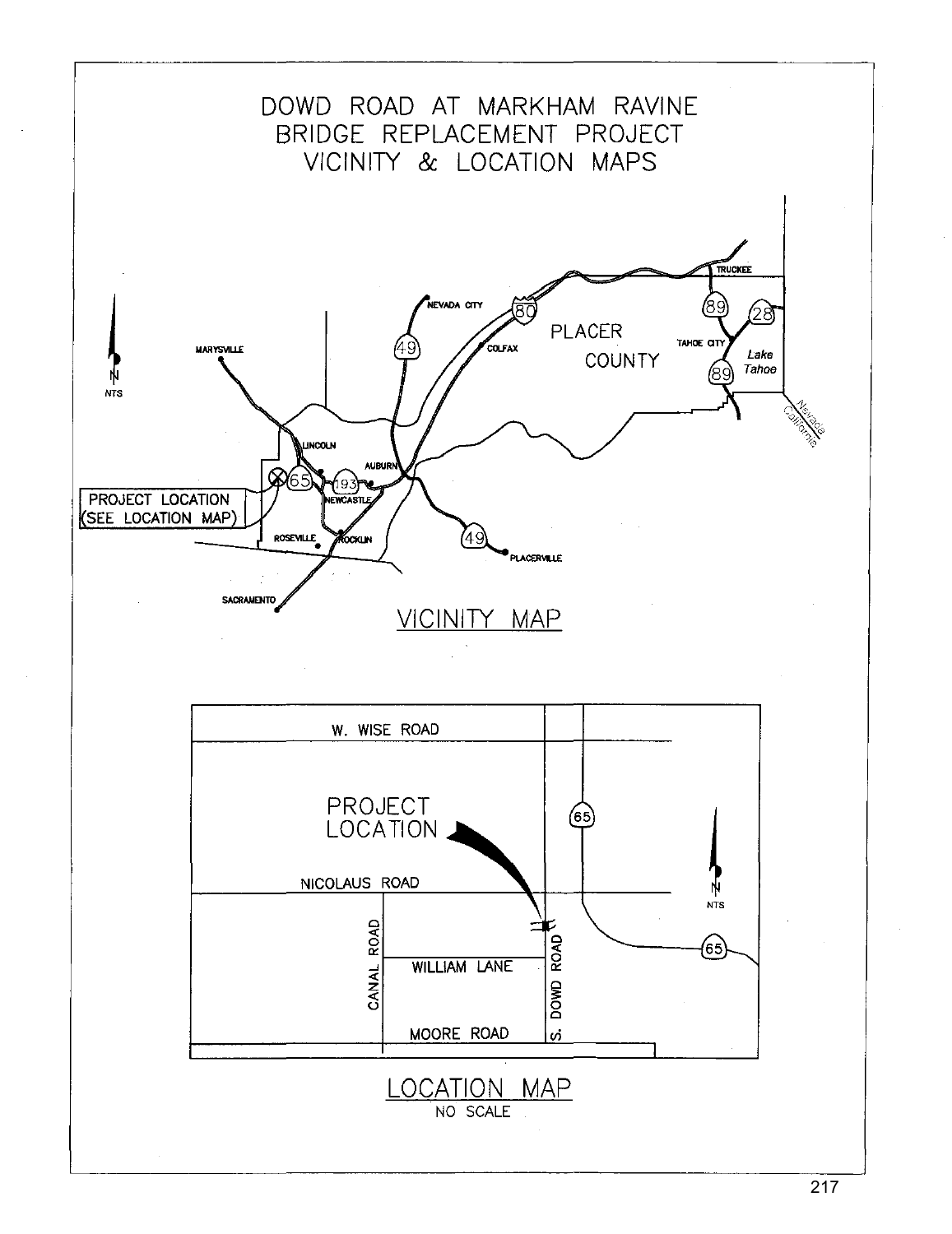### UTILITY AGREEMENT

| County                                             | Route    | P.M. | Project# |
|----------------------------------------------------|----------|------|----------|
| Placer                                             | Dowd Rd. | N/A  | PL2900   |
| Fed. Aid. No. BRLO – 5919 (073)                    |          |      |          |
| Owner's File: AT&T has not issued a file # to date |          |      |          |
|                                                    |          |      |          |

## UTILITY AGREEMENT NO. UA - 2900 - 2

Placer County hereinafter called "LOCAL AGENCY" proposes to remove and reconstruct the bridge carrying Dowd Road at Markham Ravine, Placer County, California.

And: AT&T hereinafter called "OWNER," owns and maintains telephone facilities; within the limits of LOCAL AGENCY's project that requires relocation of said facilities to accommodate LOCAL AGENCY's project.

It is hereby mutually agreed that:

## I. WORK TO BE DONE

In accordance with Notice to Owner No.  $NTO-2900-2$  dated **November 2, 2015.** OWNER shall relocate existing AT&T overhead facilities. All work shall be performed substantially in accordance with OWNER's Plan No. P504, dated 8/2015, consisting of 1 sheet, a copy of which is on file in the Office of the LOCAL AGENCY at Placer County Department of Public Works. Deviations from the OWNER's plan described above initiated by either the LOCAL AGENCY or the OWNER, shall be agreed upon by both parties hereto under a Revised Notice to Owner. Such Revised Notices to Owner, approved by the LOCAL AGENCY and acknowledged by the OWNER, will constitute an approved revision of the OWNER's plan described above and are hereby made a part hereof. No work under said deviation shall commence prior to receipt by the OWNER of the Revised Notice to Owner. Changes in the scope of the work will require an amendment to this Agreement in addition to the revised Notice to Owner.

## II. LIABILITY FOR WORK

The existing facilities are located in their present position pursuant to prescriptive rights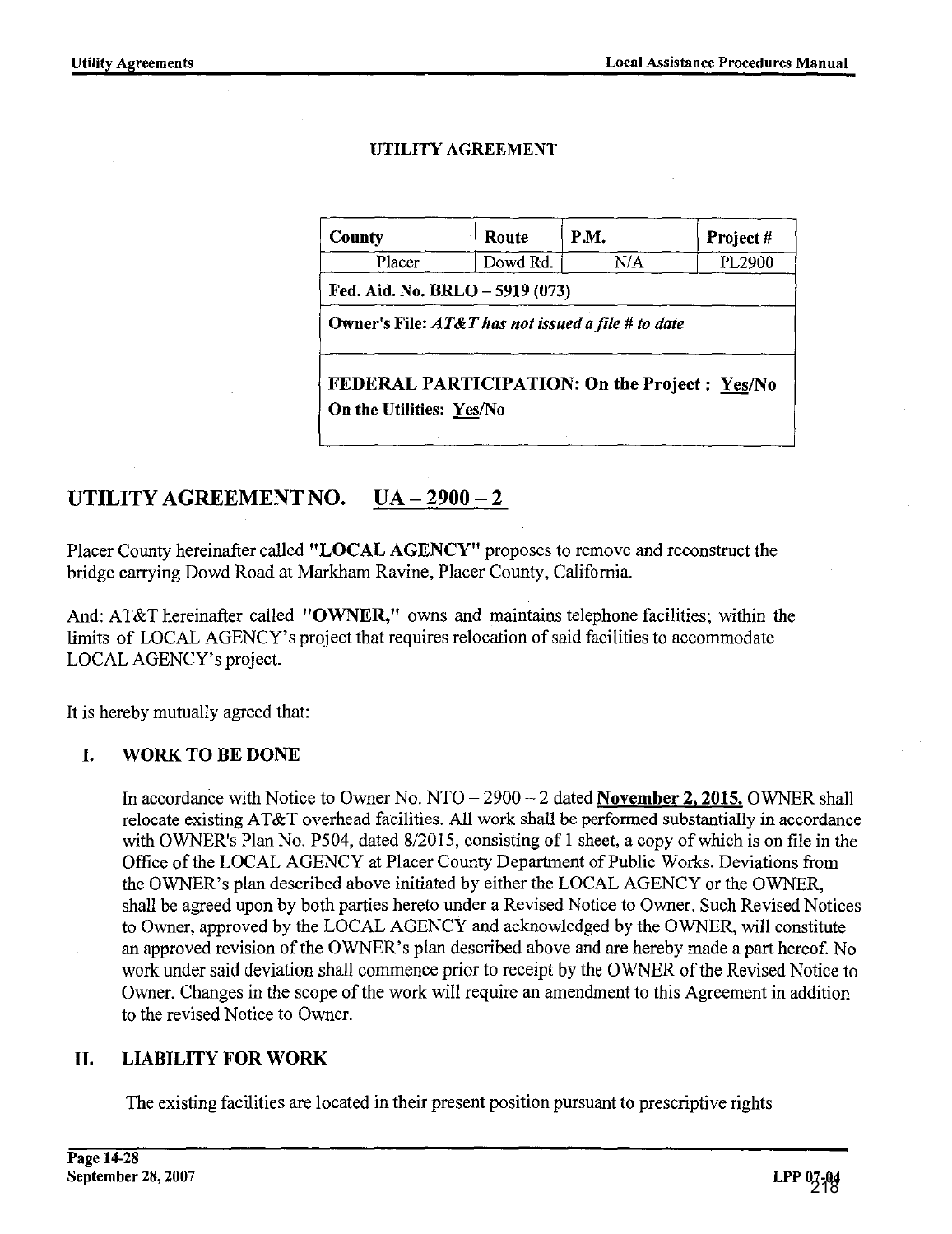prior and superior to those of the LOCAL AGENCY and will be relocated at LOCAL AGENCY's expense.

## **III. PERFORMANCE OF WORK**

OWNER agrees to perform the herein-described work with its own forces or to cause the herein described work to be performed by the OWNER's contractor, employed by written contract on a continuing basis to perform work of this type, and to provide and furnish all necessary labor, materials, tools, and equipment required therefore; and to prosecute said work diligently to completion.

## **IV. PAYMENT FOR WORK**

The LOCAL AGENCY shall pay its share of the actual cost of the herein described work within 90 days after receipt of 0 WNER's itemized bill in quintuplicate, signed by a responsible official of OWNER's organization and prepared on OWNER's letterhead, compiled on the basis of the actual cost and expense incurred and charged or allocated to said work in accordance with the uniform system of accounts prescribed for OWNER by the California Public Utilities Commission (PUC) or Federal Communications Commission (FCC), whichever is applicable.

It is understood and agreed that the LOCAL AGENCY will not pay for any betterment or increase in capacity of OWNER's facilities in the new location and that OWNER shall give credit to the LOCAL AGENCY for all accrued depreciation on the replaced facilities and for the salvage value of any material or parts salvaged and retained or sold by OWNER.

Not more frequently than once a month, but at least quarterly, OWNER will prepare and submit progress bills for costs incurred not to exceed OWNER's recorded costs as of the billing date less estimated credits applicable to completed work. Payment of progress bills not to exceed the amount of this Agreement may be made under the terms of this Agreement. Payment of progress bills which exceed the amount of this Agreement may be made after receipt and approval by LOCAL AGENCY of documentation supporting the cost increase and after an Amendment to this Agreement has been executed by the parties to this Agreement.

The OWNER shall submit a final bill to the LOCAL AGENCY within 180 days after the completion of the work described in Section I above. If the LOCAL AGENCY has not received a final bill within 180 days after notification of completion of OWNER's work described in Section I of this Agreement, and LOCAL AGENCY has delivered to OWNER fully executed Director's Deeds, Consents to Common Use or Joint Use Agreements as required for OWNER's facilities; LOCAL AGENCY will provide written notification to OWNER of its intent to close its file within 30 days and OWNER hereby acknowledges, to the extent allowed by law that all remaining costs will be deemed to have been abandoned.

The final billing shall be in the form of an itemized statement of the total costs charged to the project, less the credits provided for in this Agreement, and less any amounts covered by progress billings. However, the LOCAL AGENCY shall not pay final bills, which exceed the estimated cost of this Agreement without documentation of the reason for the increase of said cost from the OWNER. If the final bill exceeds the OWNER's estimated costs solely as the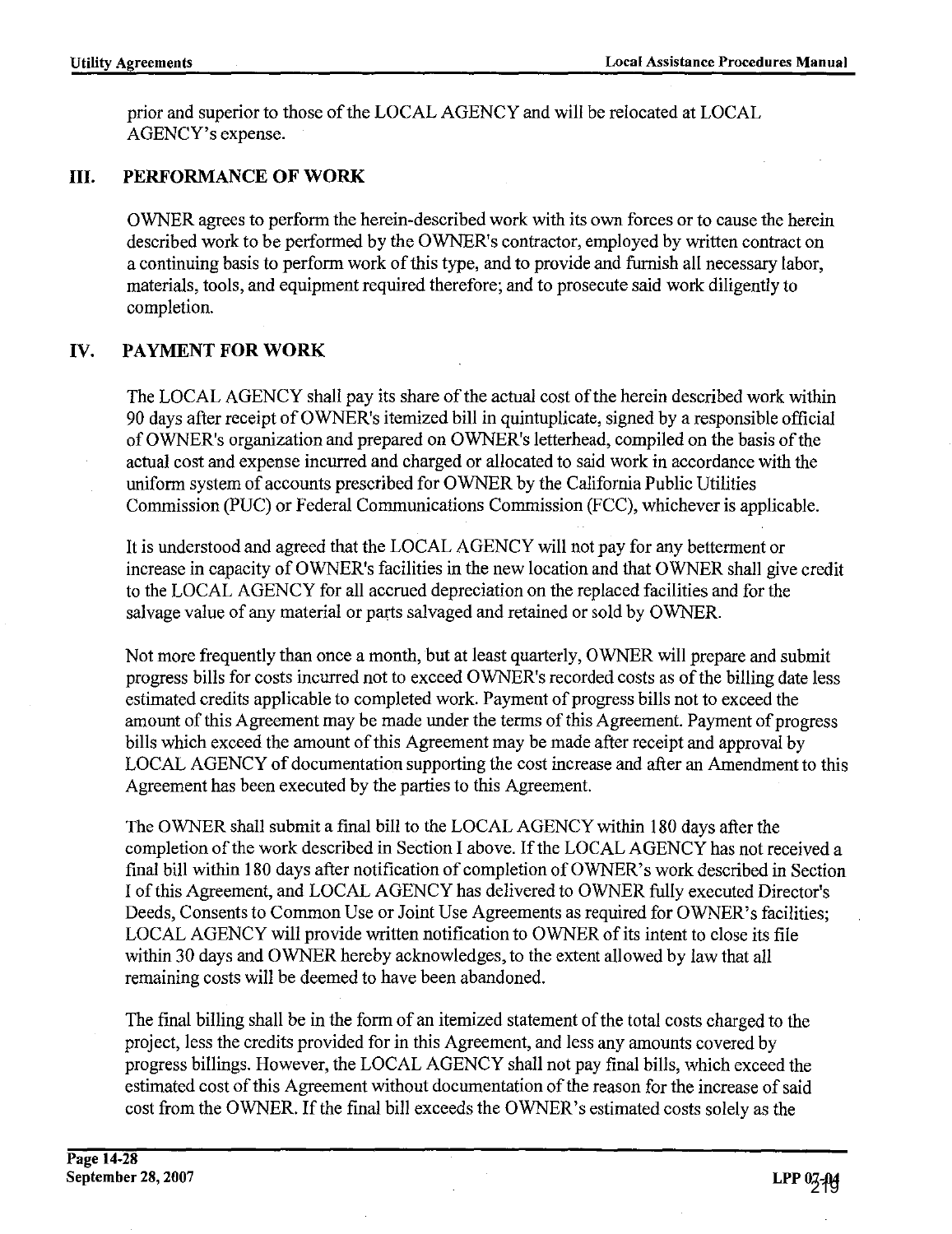result of a revised Notice to Owner as provided for in Section I, a copy of said revised Notice to Owner shall suffice as documentation.

In any event if the final bill exceeds 125% of the estimated cost of this Agreement, an amended Agreement shall be executed by the parties to this Agreement prior to the payment of the OWNERS final bill. Any and all increases in costs that are the direct result of deviations from the work described in Section I of this Agreement shall have the prior concurrence of LOCAL AGENCY.

Detailed records from which the billing is compiled shall be retained by the OWNER for a period of three years from the date of the final payment and will be available for audit in accordance with Contract Cost Principals and Procedures as set forth in 48 CFR, Chapter I, Part 31 by LOCAL AGENCY and/or Federal Auditors.

The estimated cost to the LOCAL AGENCY for its share of the above described work is \$31,611.

## V. GENERAL CONDITIONS

All costs accrued by OWNER as a result of LOCAL AGENCY's request of **November 2, 2015** to review, study and/or prepare relocation plans and estimates for the project associated with this Agreement may be billed pursuant to the terms and conditions of this Agreement.

If LOCAL AGENCY's project which precipitated this Agreement is canceled or modified so as to eliminate the necessity of work by OWNER, LOCAL AGENCY will notify OWNER in writing, and LOCAL AGENCY reserves the right to terminate this Agreement by Amendment. The Amendment shall provide mutually acceptable terms and conditions for terminating the Agreement.

OWNER shall submit a Notice of Completion to the LOCAL AGENCY within 30 days of the completion of the work described herein.

It is understood that said highway is a Federal aid highway and accordingly, 23 CFR, Chapter I, Part 645 is hereby incorporated into this Agreement.

In addition, the provisions of 23 CFR 635.410, BA, are also incorporated into this agreement. The BA requirements are further specified in Moving Ahead for Progress in the 21st Century (MAP-21), section 1518; 23 CFR 635.410 requires that all manufacturing processes have occurred in the United States for steel and iron products (including the application of coatings) installed on a project receiving funding from the FHWA.

Owner understands and acknowledges that this project is subject to the requirements of the BA law (23 U.S.C., Section 313) and applicable regulations, including 23 CFR 635.410 and FHWA guidance. 0 WNER hereby certifies that in the performance of this Agreement, for products where BA requirements apply, it shall use only such products for which it has received a certification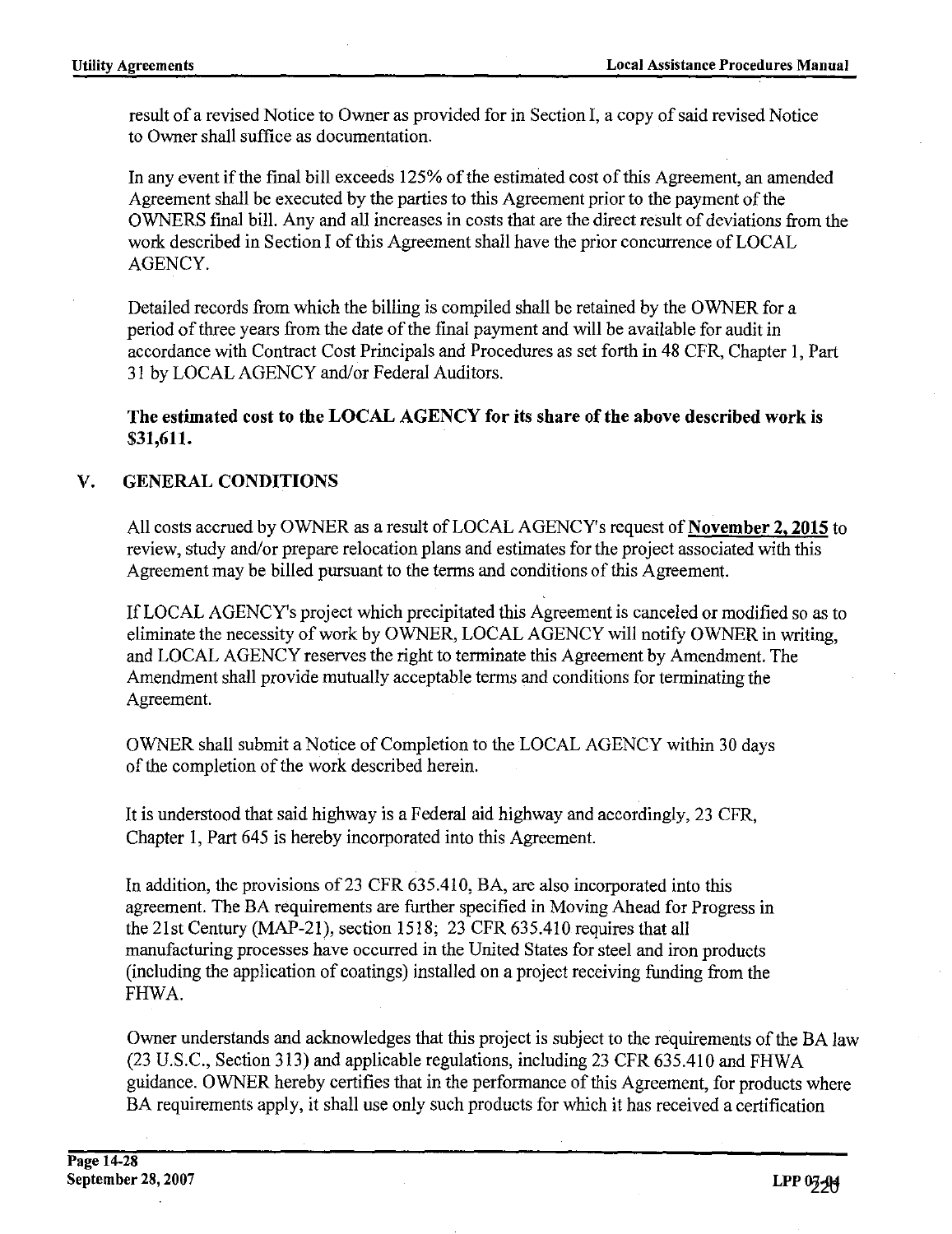from its supplier, or provider of construction services that procures the product certifying BA compliance. This does not include products for which waivers have been granted under 23 CFR 635.410 or other applicable provisions or excluded material cited in the Department's guidelines for the implementation of BA requirements for utility relocations issued on December  $3$ , 2013.

IN WITNESS WHEREOF, the above parties have executed this Agreement the day and year above written.

|               | <b>LOCAL AGENCY</b>                    |                          |                                                                                     | AT&T |                     |               |  |
|---------------|----------------------------------------|--------------------------|-------------------------------------------------------------------------------------|------|---------------------|---------------|--|
|               | and the company<br>By: $\qquad \qquad$ |                          |                                                                                     |      | By: $\qquad \qquad$ | $\mathcal{A}$ |  |
| Date:         |                                        | $\sim 10$                |                                                                                     |      |                     |               |  |
|               |                                        |                          | $\mathcal{L}^{\text{max}}_{\text{max}}$ and $\mathcal{L}^{\text{max}}_{\text{max}}$ |      |                     |               |  |
|               | $\sim 10$                              | <b>Contract Contract</b> |                                                                                     |      |                     |               |  |
|               |                                        |                          |                                                                                     |      | and the control of  |               |  |
|               |                                        |                          |                                                                                     |      |                     |               |  |
| $\sim$ $\sim$ | <b>Contractor</b>                      |                          |                                                                                     |      |                     |               |  |
|               |                                        |                          |                                                                                     |      |                     |               |  |
|               | $\sim$                                 |                          | $\sim$                                                                              |      |                     |               |  |

Distribution: I) Owner, 2) Utility Coordinator, 3) DLAE -File, 4) District Utility Coordinator- File